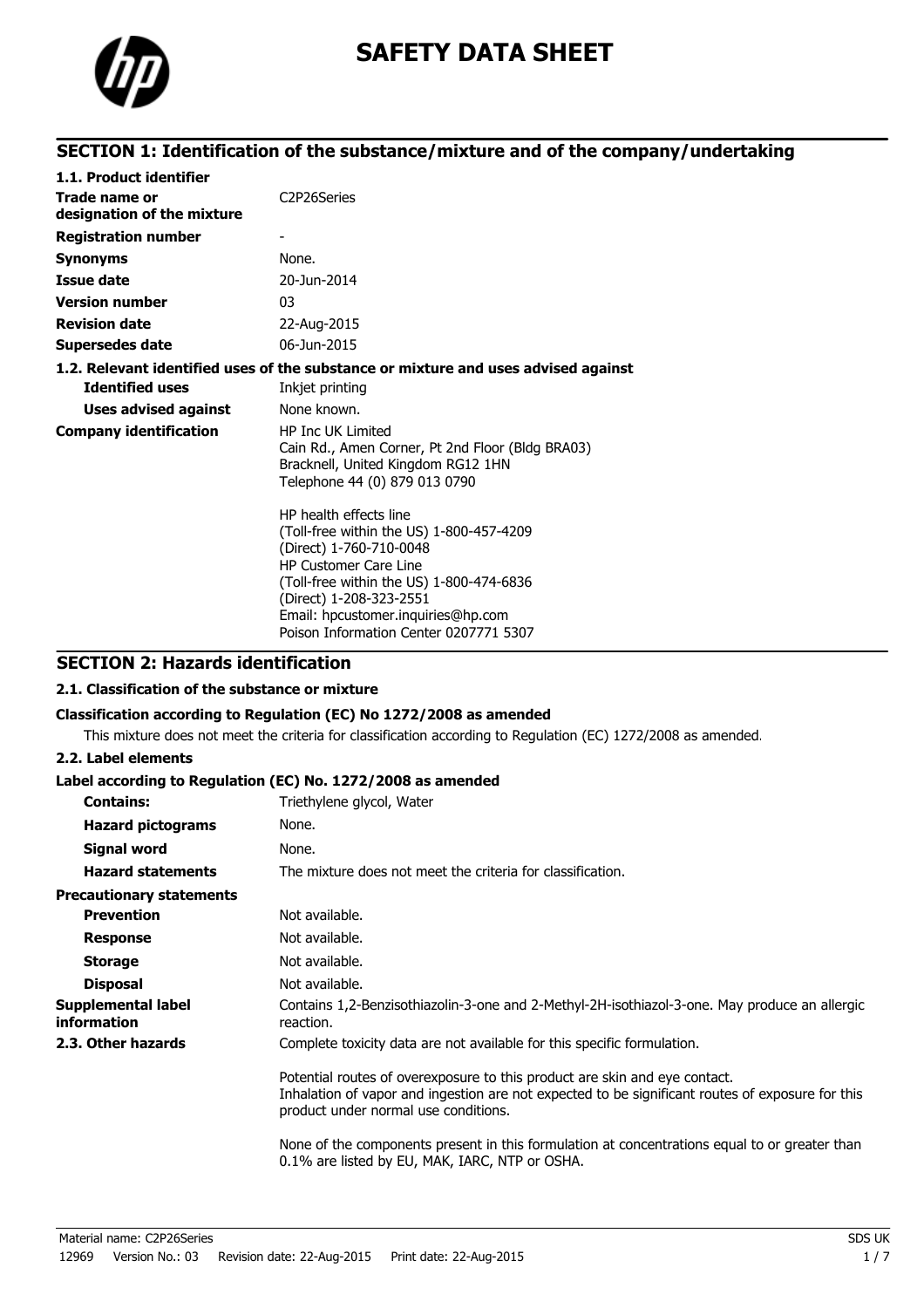## **SECTION 3: Composition/information on ingredients**

## **3.2. Mixtures**

### **General information**

| <b>Chemical name</b>                               | $\frac{1}{2}$ | CAS-No. / EC<br>No.                                  | <b>REACH Registration No.</b> | <b>Index No.</b>         | <b>Notes</b> |
|----------------------------------------------------|---------------|------------------------------------------------------|-------------------------------|--------------------------|--------------|
| Water                                              | 70-90         | 7732-18-5<br>231-791-2                               | $\overline{\phantom{a}}$      | $\overline{\phantom{a}}$ |              |
| <b>Classification:</b><br>Ξ.                       |               |                                                      |                               |                          |              |
| Triethylene glycol                                 | < 5           | 112-27-6<br>203-953-2                                | 01-2119438366-35-XXXX         | $\overline{\phantom{0}}$ |              |
| <b>Classification:</b><br>$\overline{\phantom{a}}$ |               |                                                      |                               |                          |              |
| <b>Composition comments</b>                        |               | This ink supply contains an aqueous ink formulation. |                               |                          |              |

| <b>SECTION 4: First aid measures</b>                                                       |                                                                                                                                                                                                    |
|--------------------------------------------------------------------------------------------|----------------------------------------------------------------------------------------------------------------------------------------------------------------------------------------------------|
| <b>General information</b>                                                                 | Not available.                                                                                                                                                                                     |
| 4.1. Description of first aid measures                                                     |                                                                                                                                                                                                    |
| <b>Inhalation</b>                                                                          | Move to fresh air. If symptoms persist, get medical attention.                                                                                                                                     |
| <b>Skin contact</b>                                                                        | Wash affected areas thoroughly with mild soap and water. Get medical attention if irritation<br>develops or persists.                                                                              |
| <b>Eye contact</b>                                                                         | Do not rub eyes. Immediately flush with large amounts of clean, warm water (low pressure) for at<br>least 15 minutes or until particles are removed. If irritation persists get medical attention. |
| <b>Ingestion</b>                                                                           | If ingestion of a large amount does occur, seek medical attention.                                                                                                                                 |
| 4.2. Most important<br>symptoms and effects, both<br>acute and delayed                     | Not available.                                                                                                                                                                                     |
| 4.3. Indication of any<br>immediate medical attention<br>and special treatment<br>needed   | Not available.                                                                                                                                                                                     |
| <b>SECTION 5: Firefighting measures</b>                                                    |                                                                                                                                                                                                    |
| <b>General fire hazards</b>                                                                | Not available.                                                                                                                                                                                     |
| 5.1. Extinguishing media<br><b>Suitable extinguishing</b><br>media                         | Dry chemical, CO2, water spray or regular foam.                                                                                                                                                    |
| <b>Unsuitable extinguishing</b><br>media                                                   | None known.                                                                                                                                                                                        |
| 5.2. Special hazards arising<br>from the substance or<br>mixture                           | Not available.                                                                                                                                                                                     |
| 5.3. Advice for firefighters<br><b>Special protective</b><br>equipment for<br>firefighters | Not available.                                                                                                                                                                                     |
| <b>Special fire fighting</b><br>procedures                                                 | Not available.                                                                                                                                                                                     |
| <b>Specific methods</b>                                                                    | None established.                                                                                                                                                                                  |
| <b>SECTION 6: Accidental release measures</b>                                              |                                                                                                                                                                                                    |
| For non-emergency                                                                          | 6.1. Personal precautions, protective equipment and emergency procedures<br>Wear appropriate personal protective equipment.                                                                        |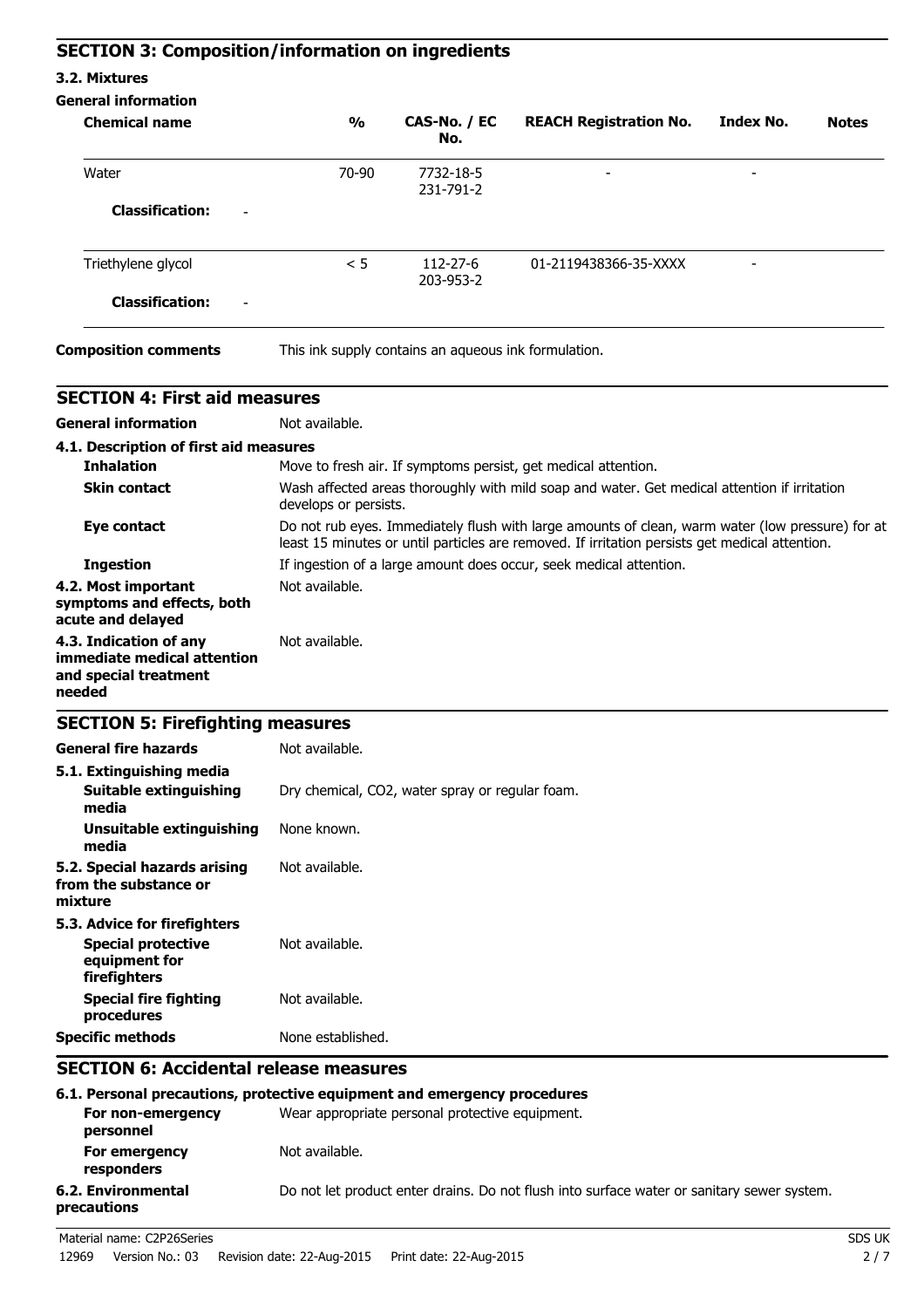**6.3. Methods and material for** Dike the spilled material, where this is possible. Absorb with inert absorbent such as dry clay, sand or diatomaceous earth, commercial sorbents, or recover using pumps. Not available.

## **SECTION 7: Handling and storage**

| 7.1. Precautions for safe<br>handling                                   | Avoid contact with skin, eyes and clothing.                               |
|-------------------------------------------------------------------------|---------------------------------------------------------------------------|
| 7.2. Conditions for safe<br>storage, including any<br>incompatibilities | Keep out of the reach of children. Keep away from excessive heat or cold. |
| 7.3. Specific end use(s)                                                | Not available.                                                            |

## **SECTION 8: Exposure controls/personal protection**

| 8.1. Control parameters                              |                                                                         |
|------------------------------------------------------|-------------------------------------------------------------------------|
| <b>Occupational exposure limits</b>                  | No exposure limits noted for ingredient(s).                             |
| <b>Biological limit values</b>                       | No biological exposure limits noted for the ingredient(s).              |
| <b>Recommended monitoring</b><br>procedures          | Not available.                                                          |
| <b>Derived no-effect level</b><br>(DNEL)             | Not available.                                                          |
| <b>Predicted no effect</b><br>concentrations (PNECs) | Not available.                                                          |
| <b>Exposure guidelines</b>                           | Exposure limits have not been established for this product.             |
| 8.2. Exposure controls                               |                                                                         |
| <b>Appropriate engineering</b><br><b>controls</b>    | Use in a well ventilated area.                                          |
|                                                      | Individual protection measures, such as personal protective equipment   |
| <b>General information</b>                           | Use personal protective equipment to minimize exposure to skin and eye. |
| Eye/face protection                                  | Not available.                                                          |
| <b>Skin protection</b>                               |                                                                         |
| - Hand protection                                    | Not available.                                                          |
| - Other                                              | Not available.                                                          |
| <b>Respiratory protection</b>                        | Not available.                                                          |
| <b>Thermal hazards</b>                               | Not available.                                                          |
| <b>Hygiene measures</b>                              | Handle in accordance with good industrial hygiene and safety practice.  |
| <b>Environmental exposure</b><br>controls            | Not available.                                                          |

## **SECTION 9: Physical and chemical properties**

### **9.1. Information on basic physical and chemical properties**

| <b>Appearance</b>                                       |                                                                           |
|---------------------------------------------------------|---------------------------------------------------------------------------|
| <b>Physical state</b>                                   | Liguid.                                                                   |
| Color                                                   | Yellow                                                                    |
| Odor                                                    | Not available.                                                            |
| Odor threshold                                          | Not available.                                                            |
| рH                                                      | $9 - 10$                                                                  |
| Melting point/freezing point                            | Not available.                                                            |
| Initial boiling point and<br>boiling range              | Not available.                                                            |
| <b>Flash point</b>                                      | $>$ 230.0 °F ( $>$ 110.0 °C) Pensky-Martens Closed Cup US EPA Method 1020 |
| <b>Evaporation rate</b>                                 | Not available.                                                            |
| Flammability (solid, gas)                               | Not available.                                                            |
| Upper/lower flammability or explosive limits            |                                                                           |
| <b>Flammability limit - lower</b> Not available.<br>(%) |                                                                           |
| <b>Flammability limit -</b><br>upper $(\%)$             | Not available.                                                            |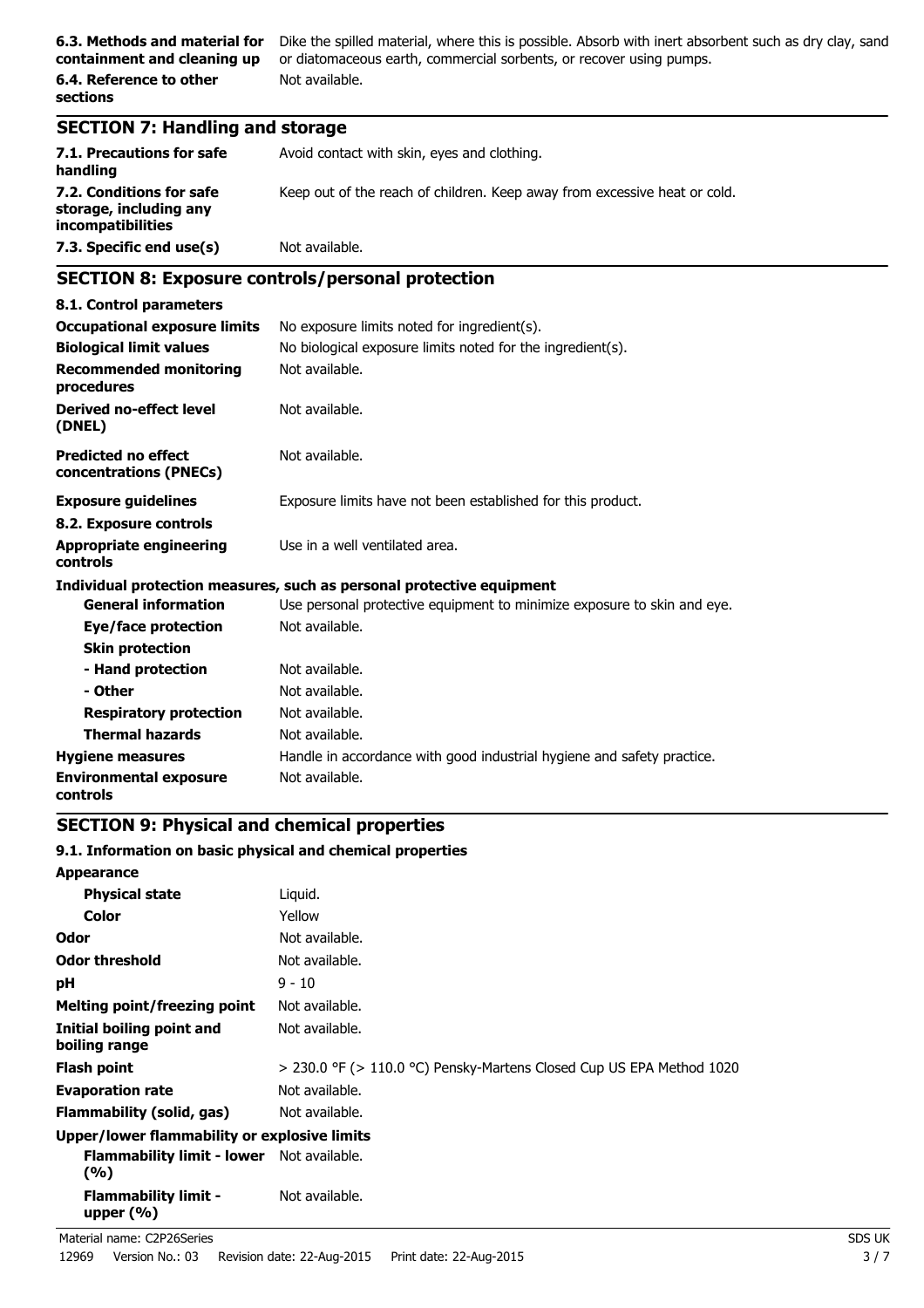| Vapor pressure                                    | Not available. |
|---------------------------------------------------|----------------|
| Solubility(ies)                                   |                |
| <b>Solubility (water)</b>                         | Not available. |
| <b>Solubility (other)</b>                         | Not available. |
| <b>Partition coefficient</b><br>(n-octanol/water) | Not available. |
| <b>Auto-ignition temperature</b>                  | Not available. |
| <b>Decomposition temperature</b>                  | Not available. |
| <b>Viscosity</b>                                  | Not available. |
| <b>Explosive properties</b>                       | Not available. |
| <b>Oxidizing properties</b>                       | Not determined |
| 9.2. Other information                            |                |
| VOC (Weight %)                                    | $<$ 7 g/L      |
| <b>SECTION 10: Stability and reactivity</b>       |                |

| 10.1. Reactivity<br>10.2. Chemical stability | Not available.<br>Stable under recommended storage conditions.                                                                                   |
|----------------------------------------------|--------------------------------------------------------------------------------------------------------------------------------------------------|
| 10.3. Possibility of hazardous<br>reactions  | Will not occur.                                                                                                                                  |
| 10.4. Conditions to avoid                    | Not available.                                                                                                                                   |
| 10.5. Incompatible materials                 | Incompatible with strong bases and oxidizing agents.                                                                                             |
| 10.6. Hazardous<br>decomposition products    | Upon decomposition, this product may yield gaseous nitrogen oxides, carbon monoxide, carbon<br>dioxide and/or low molecular weight hydrocarbons. |

## **SECTION 11: Toxicological information**

**General information** Not available.

**11.1. Information on toxicological effects**

| <b>Acute toxicity</b>                                 | Based on available data, the classification criteria are not met. |                       |
|-------------------------------------------------------|-------------------------------------------------------------------|-----------------------|
| <b>Skin corrosion/irritation</b>                      | Based on available data, the classification criteria are not met. |                       |
| Serious eye damage/eye<br>irritation                  | Based on available data, the classification criteria are not met. |                       |
| <b>Respiratory sensitization</b>                      | Based on available data, the classification criteria are not met. |                       |
| <b>Skin sensitization</b>                             | Based on available data, the classification criteria are not met. |                       |
| <b>Germ cell mutagenicity</b>                         | Based on available data, the classification criteria are not met. |                       |
| Carcinogenicity                                       | Based on available data, the classification criteria are not met. |                       |
| <b>Reproductive toxicity</b>                          | Based on available data, the classification criteria are not met. |                       |
| Specific target organ toxicity<br>- single exposure   | Based on available data, the classification criteria are not met. |                       |
| Specific target organ toxicity<br>- repeated exposure | Based on available data, the classification criteria are not met. |                       |
| <b>Aspiration hazard</b>                              | Based on available data, the classification criteria are not met. |                       |
| <b>Components</b>                                     | <b>Species</b>                                                    | <b>Test Results</b>   |
| Triethylene glycol (CAS 112-27-6)                     |                                                                   |                       |
| Acute                                                 |                                                                   |                       |
| Dermal                                                |                                                                   |                       |
|                                                       |                                                                   |                       |
| LD50                                                  | Rabbit                                                            | 22460 mg/kg           |
| Inhalation                                            |                                                                   |                       |
| <b>LC50</b>                                           | Rat                                                               | $>$ 3.9 mg/l, 4 Hours |
| Oral                                                  |                                                                   |                       |
| LD50                                                  | Mouse                                                             | 21000 mg/kg           |
|                                                       | Rat                                                               | 15000 - 22000 mg/kg   |
| Other                                                 |                                                                   |                       |
| LD50                                                  | Mouse                                                             | 7300 - 9500 mg/kg     |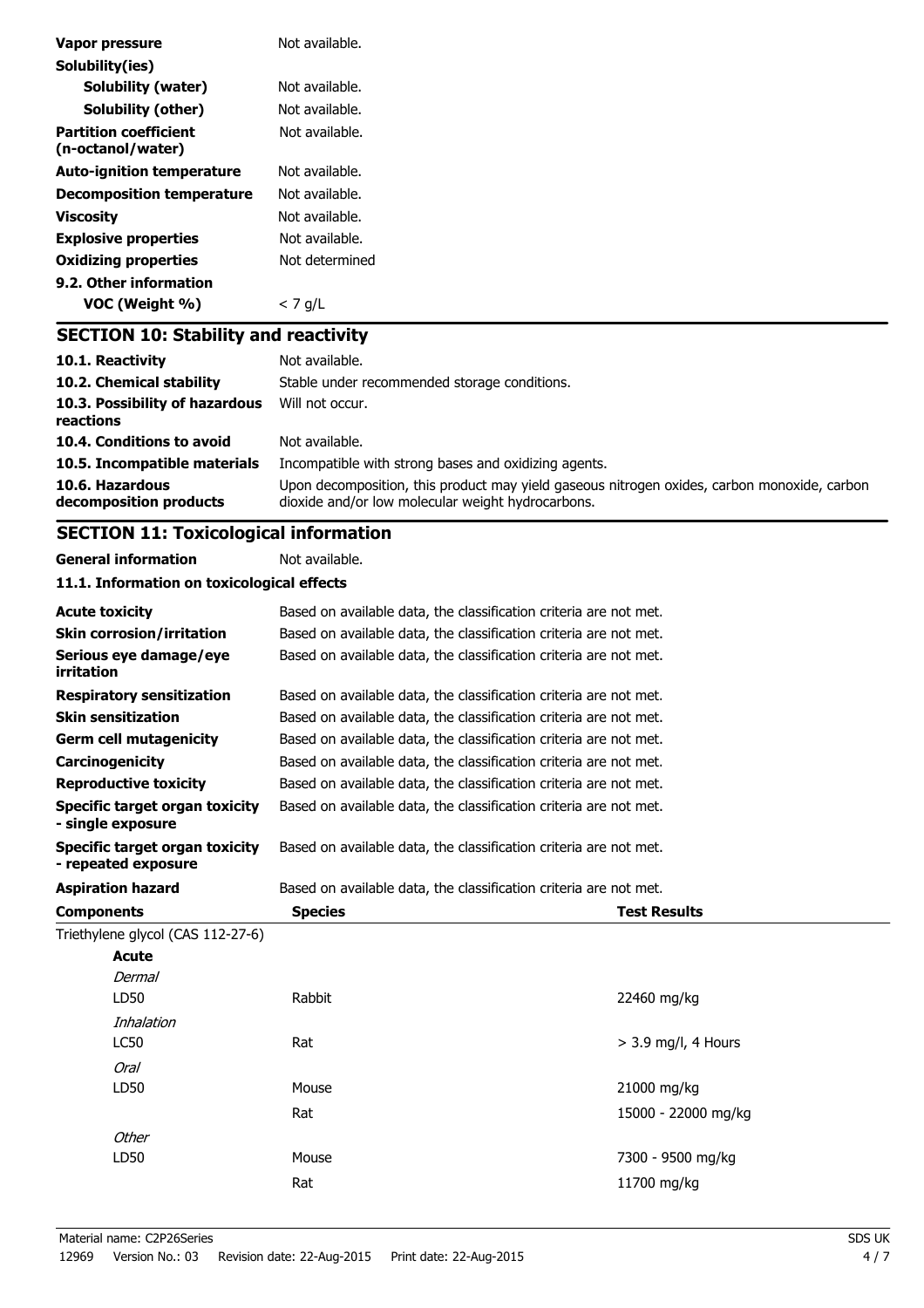Refer to Section 2 for potential health effects and Section 4 for first aid measures.

## **SECTION 12: Ecological information**

**Aquatic toxicity** Not expected to be harmful to aquatic organisms.

| 12.1. Toxicity                                 |                |                                                             |                          |
|------------------------------------------------|----------------|-------------------------------------------------------------|--------------------------|
| <b>Product</b>                                 |                | <b>Species</b>                                              | <b>Test Results</b>      |
| C2P26Series (CAS Mixture)                      |                |                                                             |                          |
| Aquatic                                        |                |                                                             |                          |
| Acute                                          |                |                                                             |                          |
| <b>Fish</b>                                    | LC50           | Fathead minnow (Pimephales promelas) $>$ 750 mg/l, 96 hours |                          |
| <b>Components</b>                              |                | <b>Species</b>                                              | <b>Test Results</b>      |
| Triethylene glycol (CAS 112-27-6)              |                |                                                             |                          |
| Aquatic                                        |                |                                                             |                          |
| Crustacea                                      | <b>EC50</b>    | Water flea (Daphnia magna)                                  | 48.9 - 56 mg/l, 48 hours |
| Fish                                           | LC50           | Fish                                                        | 60, 96 Hours             |
| 12.2. Persistence and<br>degradability         | Not available. |                                                             |                          |
| 12.3. Bioaccumulative<br>potential             | Not available. |                                                             |                          |
| <b>Bioconcentration factor (BCF)</b>           | Not available. |                                                             |                          |
| 12.4. Mobility in soil                         | Not available. |                                                             |                          |
| 12.5. Results of PBT<br>and vPvB<br>assessment |                | Not a PBT or vPvB substance or mixture.                     |                          |
| 12.6. Other adverse effects                    | Not available. |                                                             |                          |

## **SECTION 13: Disposal considerations**

### **13.1. Waste treatment methods**

| <b>Residual waste</b>                  | Not available.                                                                                                                                                                                                                                                                    |
|----------------------------------------|-----------------------------------------------------------------------------------------------------------------------------------------------------------------------------------------------------------------------------------------------------------------------------------|
| <b>Contaminated packaging</b>          | Not available.                                                                                                                                                                                                                                                                    |
| EU waste code                          | Not available.                                                                                                                                                                                                                                                                    |
| <b>Disposal</b><br>methods/information | Do not allow this material to drain into sewers/water supplies.<br>Dispose of waste material according to Local, State, Federal, and Provincial Environmental<br>Regulations.                                                                                                     |
|                                        | HP's Planet Partners (trademark) supplies recycling program enables simple, convenient recycling of<br>HP original inkjet and Laser Jet supplies. For more information and to determine if this service is<br>available in your location, please visit http://www.hp.com/recycle. |

## **SECTION 14: Transport information**

### **DOT**

Not regulated as dangerous goods.

### **IATA**

Not regulated as dangerous goods.

### **IMDG**

Not regulated as dangerous goods.

## **ADR**

Not regulated as dangerous goods.

**Further information** Not a dangerous good under DOT, IATA, ADR, IMDG, or RID.

## **SECTION 15: Regulatory information**

## **15.1. Safety, health and environmental regulations/legislation specific for the substance or mixture EU regulations**

**Regulation (EC) No. 1005/2009 on substances that deplete the ozone layer, Annex I**

Not listed.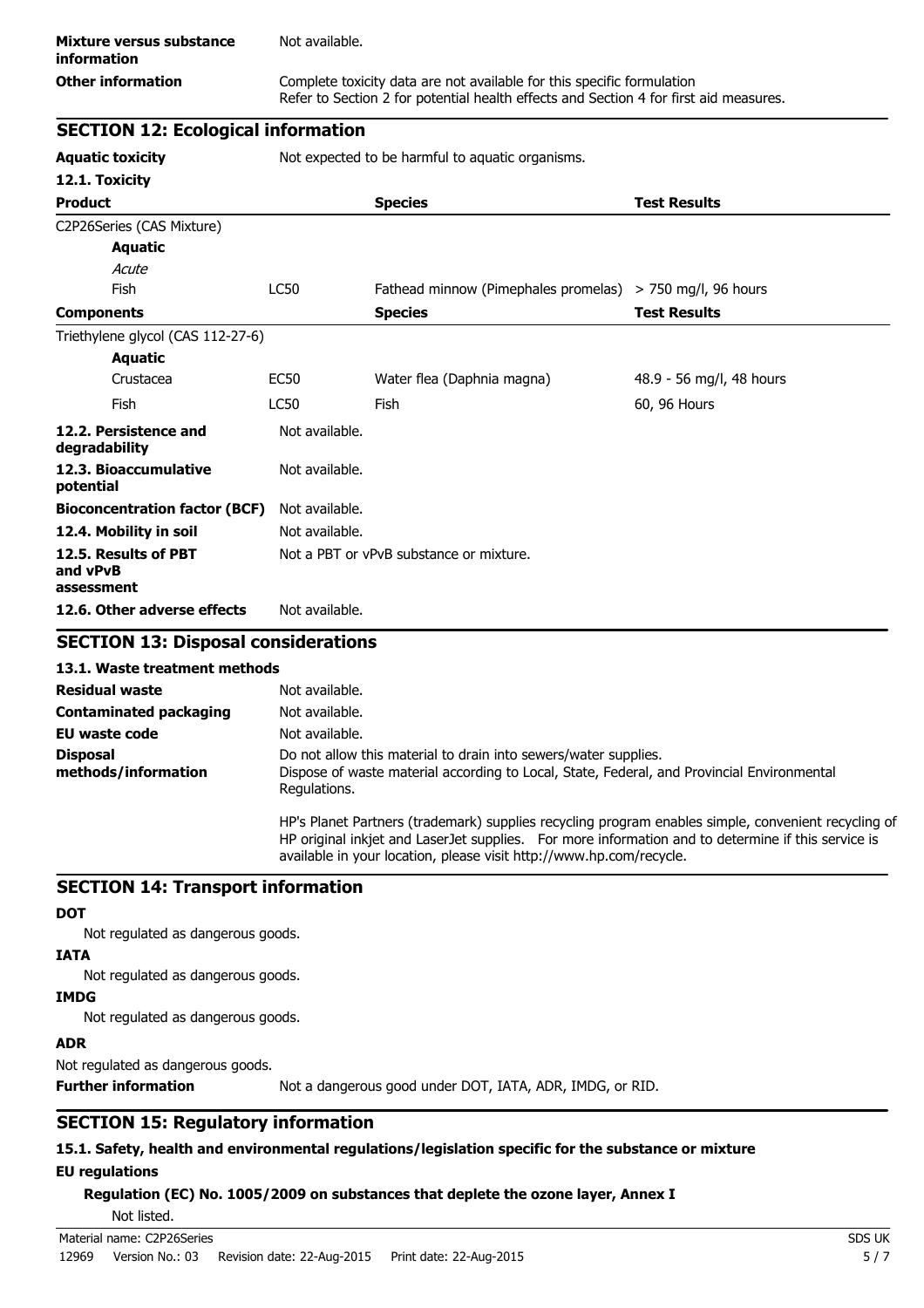**Regulation (EC) No. 1005/2009 on substances that deplete the ozone layer, Annex II** Not listed. **Regulation (EC) No. 850/2004 On persistent organic pollutants, Annex I as amended** Not listed. **Regulation (EC) No. 689/2008 concerning the export and import of dangerous chemicals, Annex I, part 1 as amended** Not listed. **Regulation (EC) No. 689/2008 concerning the export and import of dangerous chemicals, Annex I, part 2 as amended** Not listed. **Regulation (EC) No. 689/2008 concerning the export and import of dangerous chemicals, Annex I, part 3 as amended** Not listed. **Regulation (EC) No. 689/2008 concerning the export and import of dangerous chemicals, Annex V as amended** Not listed. **Regulation (EC) No. 166/2006 Annex II Pollutant Release and Transfer Registry** Not listed. **Regulation (EC) No. 1907/2006, REACH Article 59(1) Candidate List as currently published by ECHA** Not listed. **Authorizations Regulation (EC) No. 143/2011 Annex XIV Substances Subject to Authorization** Not listed. **Restrictions on use Regulation (EC) No. 1907/2006, REACH Annex XVII Substances subject to restriction on marketing and use as amended** Not listed. **Directive 2004/37/EC: on the protection of workers from the risks related to exposure to carcinogens and mutagens at work** Not regulated. **Directive 92/85/EEC: on the safety and health of pregnant workers and workers who have recently given birth or are breastfeeding** Not regulated. **Other EU regulations Directive 96/82/EC (Seveso II) on the control of major-accident hazards involving dangerous substances** Not regulated. **Directive 98/24/EC on the protection of the health and safety of workers from the risks related to chemical agents at work** Not regulated. **Directive 94/33/EC on the protection of young people at work** Not regulated. **Other regulations** All chemical substances in this HP product have been notified or are exempt from notification under chemical substances notification laws in the following countries: US (TSCA), EU (EINECS/ELINCS), Switzerland, Canada (DSL/NDSL), Australia, Japan, Philippines, South Korea, New Zealand, and China. **Other information** This Safety Data Sheet complies with the requirements of Regulation (EC) No 1907/2006. Specific Provisions: Regulation (EC) No 1907/2006 of the European Parliament and of the Council concerning the Registration, Evaluation, Authorisation and Restriction of Chemicals (REACH), establishing a European Chemicals Agency, amending Directive 1999/45/EC and repealing Council Regulation (EEC) No 793/93 and Commission Regulation (EC) No 1488/94 as well as Council Directive 76/769/EEC and Commission Directives 91/155/EEC, 93/67/EEC, 93/105/EC and 2000/21/EC (in the amended version OJ L 396 from 29.05.2007 page 3 with further rectifications and amendments). Exposure Limits (See Section 8): Executive regulation of Minister of Labour and Social Policy dated Nov. 29, 2002 concerning the highest exposure limits and volume of factors harmful for health and environment at work (Official Journal of Laws no 217/2002 item 1833 with further amendments). **National regulations** Not available. **15.2. Chemical safety assessment** Not available.

## **SECTION 16: Other information**

### **References** Not available.